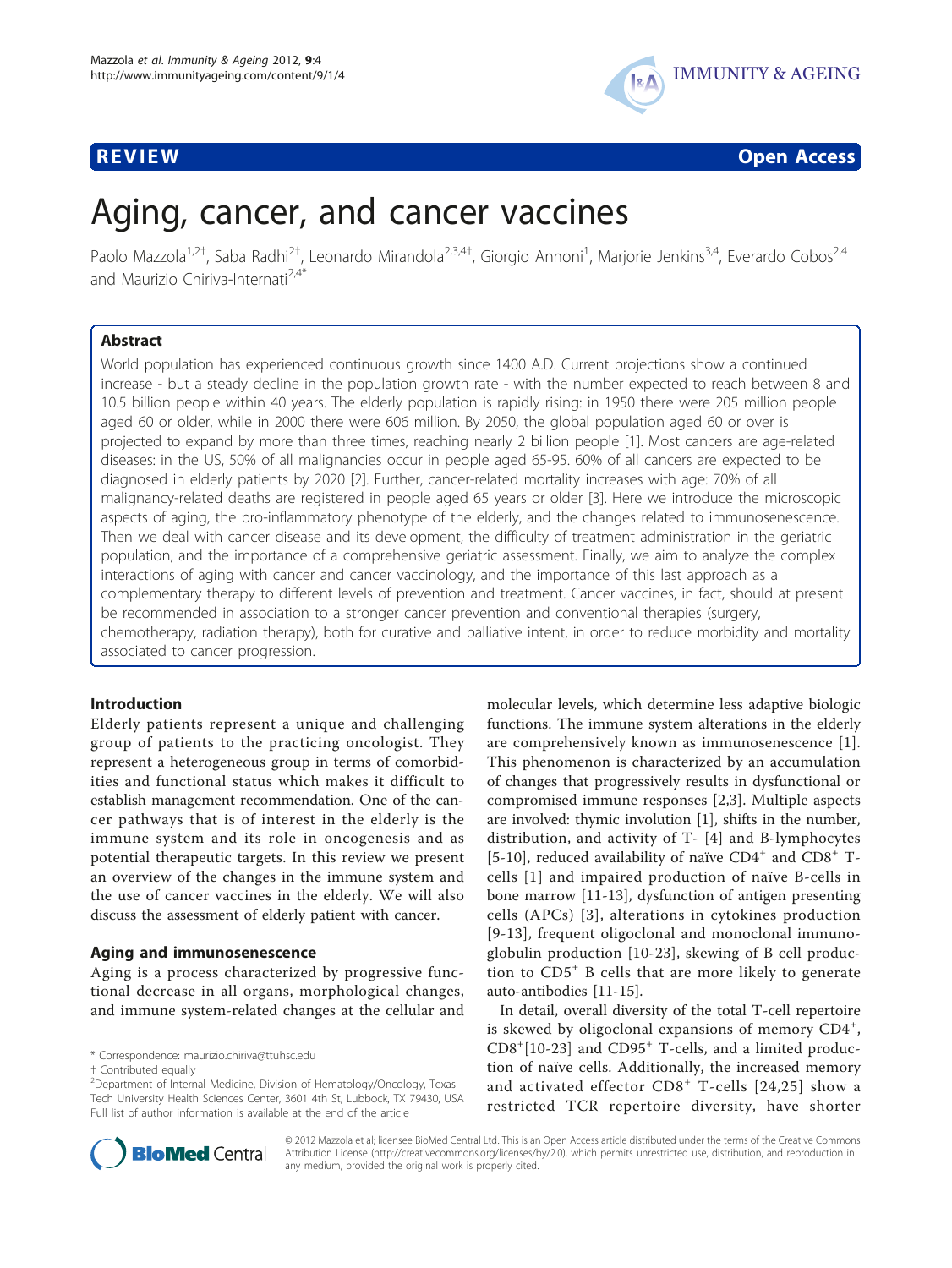telomeres [[26](#page-9-0)] and a limited proliferative potential [\[27](#page-9-0)]. They are largely represented by clonally expanded populations reactive towards cytomegalovirus (CMV) and Epstein-Barr virus (EBV) determinants [\[24](#page-8-0)]. Such expansion significantly reduces T-cells available for responses against other infections or cancer. Although the thymus remains in part functionally competent [\[2](#page-8-0)], the diminished export rate associated with aging is insufficient to replace peripheral naïve T-cells lost.

There is also evidence of an increased concentration of IL-6, TNF- $\alpha$ , and various acute-phase proteins, suggesting that aging is associated with low-grade inflammatory phenotype [[10-13,](#page-8-0)[28,29](#page-9-0)], despite the absence of any particular disease [\[30,31\]](#page-9-0).

Consequently, due to these alterations in the adaptive immune function, the elderly shows increased sensitivity to infectious diseases and cancer, and poor responses to vaccination [[32,33\]](#page-9-0). Different studies have proven also that cancer vaccines are less effective in older individuals than in young adults [[3](#page-8-0),[10](#page-8-0)-[23,](#page-8-0)[34,35](#page-9-0)].

# The chronic antigenic stress theory

Naïve T-cells able to specifically recognize a particular antigen are usually very few. In order to efficiently respond to an antigenic stimulus, they are able to rapidly perform many cell divisions, producing multiple clones. Once the acute antigenic challenge is resolved, excess clones undergo apoptosis, and the organism retains a certain number of memory cells [[34](#page-9-0)]. If the exposure of T-cells is prolonged, the antigenic stimulation could become chronic, potentially contributing to a pro-inflammatory phenotype [[35](#page-9-0)] and determining persistent T-cell clonal expansion. This scenario is commonly observed in the case of cancer (tumor-associated antigens), autoimmunity, and during the aging process (prevalently due to chronic stimulation by CMV antigens) [[28,36\]](#page-9-0). The accumulated clones, whose number (absolute number and number of expanded cell lines) represents an important component to determine the immune risk profile of an individual [\[28](#page-9-0),[29\]](#page-9-0), physically occupy a part of the "immunological space" [[3](#page-8-0)] and probably alternate/suppress the immune responses of other specific clones [[2](#page-8-0)]. Moreover, CMV-reactive clones are dysfunctional: they present the characteristics of anergic cells and a marked apoptosis resistance [[32,33\]](#page-9-0). A study from Mazzatti DJ et al. has also demonstrated that chronic antigenic stress leads to gene expression changes in cultured T-cell clones [[37\]](#page-9-0). Researchers have initially paid particular attention to the CD8+ anti-viral effectors, but also the CD4+ T-helper arm of the immune response seems to suffer the consequences of chronic CMV stimulation [[38](#page-9-0)]. Whether this chronic exposition to a number of antigens (CMV, EBV [[39\]](#page-9-0), HIV [[40](#page-9-0)], HCV [[41\]](#page-9-0), tumor antigens such as in melanoma [[42,43](#page-9-0)]) has a role in driving immunosenescence needs to be further investigated, but the presence of expanded dysfunctional T-cell clones and the comprehension of this phenomenon probably represents a key factor for the development of new strategies of immune intervention in the elderly.

# Cancer immunoediting

# Cancer Immunoediting

is a term coined by Schreiber and colleagues to describe a process originating from the interaction between the host immune system and tumor cells [[6-23](#page-8-0)].

Although aimed to prevent auto-immunity, tolerance can be directed towards non-self antigens, following a process called induced tolerance. Cancer originates from the transformation of the host cells: during this process, multiple accumulating mutations turn the "self" into a "non-self". This transformation is expected to trigger an immune response, but tumor immunity is different because of a number of possible mechanisms of immune evasion. The cancer cells often display weak immunogenicity, especially due to the lack or low expression of co-stimulatory molecules (such as B7) or inefficient antigen presentation ability. Therefore, potentially tumorreactive T-cells could be induced to mount ineffective immune responses or even to present anergy.

At advanced stages of carcinogenesis, the immune system exerts a selective pressure on the genetically unstable tumor cells: those able to resist to or suppress the immune response are selected. This phenomenon, known as immunoselection, represents the first cause of immune escape.

Later in the process of tumor progression, inefficient immune responses can even favor tumor growth, in a process known as immunosubversion [[39](#page-9-0)].

This complex sequence of events is known as *cancer* immunoediting: effective recognition corresponds to the elimination of transformed cells, but tumor cell variants can survive this process and enter an *equilibrium* phase, followed by an uncontrolled tumor expansion termed escape.

It is evident that elimination (firstly described as "immune surveillance hypothesis" by Burnet M. in 1957 [[44](#page-9-0)] represents a critical factor controlling carcinogenesis, and that immunosenescence plays an essential role in promoting cancer immunoediting.

# Cellular senescence

Combined mechanisms are responsible of cellular senescence in vivo. It has been hypothesized that aging could be the result of the progressive addition of molecular damages, or that could be genetically pre-determined.

A number of evidences support the pre-determination of cellular senescence. One of the most relevant factors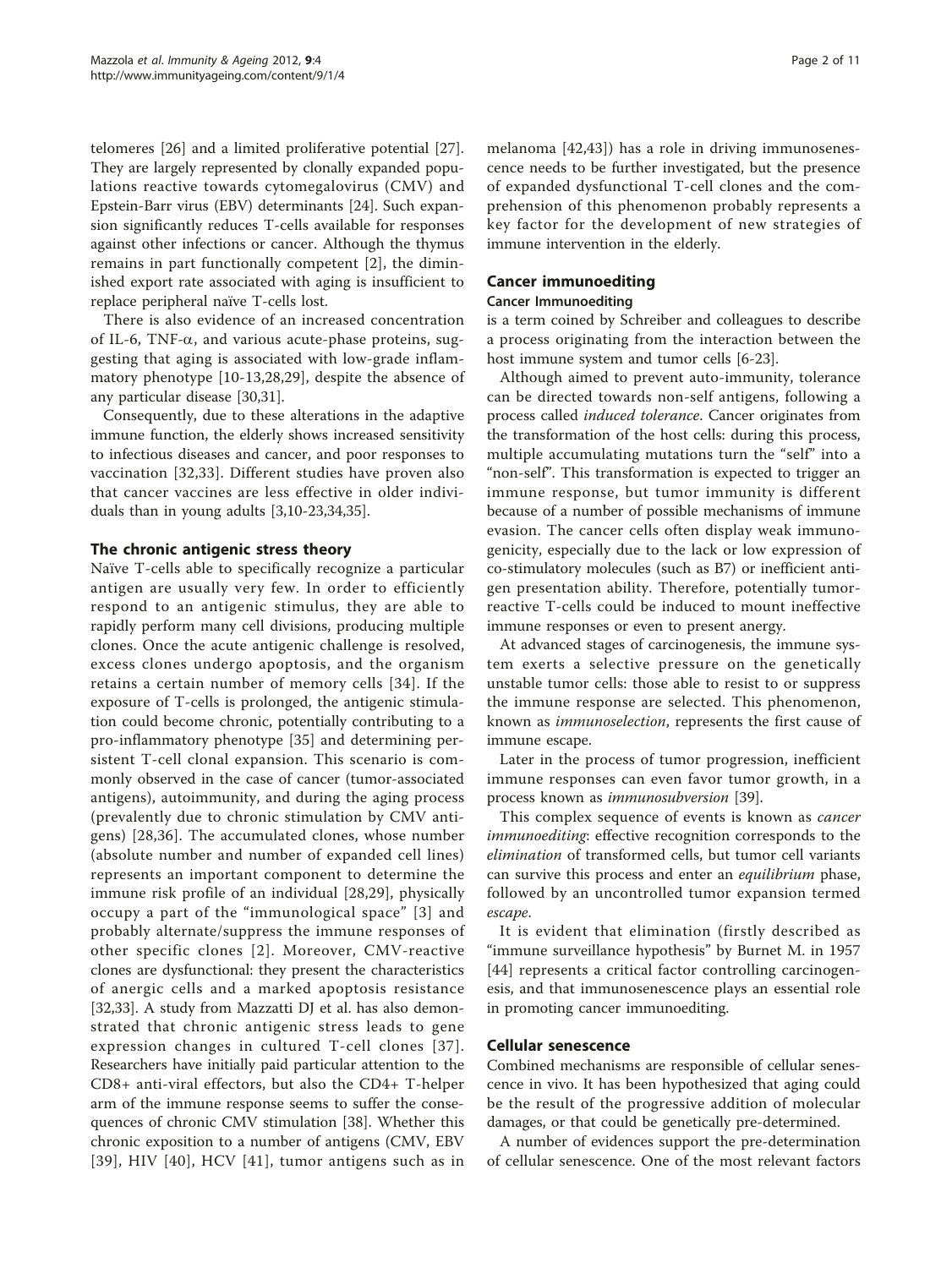affecting cell aging is telomere shortening through multiple cell cycles. Accordingly telomerase, a specific enzyme preserving telomeres length, is poorly expressed in most human non-dividing cells and its levels decline with cell aging. Because telomeres protect chromosomal DNA from damages activating programmed cell death pathways (apoptosis), their shortening is thought to function as a "sensor" of cells age [[13-23](#page-8-0)[,40\]](#page-9-0). Perhaps not surprisingly, tumor cells abnormally express telomerase, which allows the maintenance of telomeres' length even after repeated replications. This potentially results in tumor "immortality". Other cellular senescence-related mechanisms are telomere-independent. Environmental modifications (e.g. increments of oxygen concentration and free oxygen radicals, DNA damage) can induce the aging process independently from telomere length [\[41](#page-9-0)-[43](#page-9-0)].

In conclusion, cellular senescence is a genetically determined process that can also be induced by various alterations in the tumor environment. Studies on advanced cancer disease have rarely demonstrated the presence of senescent cellular phenotypes [[45](#page-9-0),[46\]](#page-9-0). Furthermore, inflammation has also been shown as a promoter cellular senescence. Still too many interactions remain to be clarified, considering that the accelerated aging phenotype has also been evidenced in other diseases, e.g. in atherosclerosis, COPD [\[47](#page-9-0)] and liver fibrosis [\[48\]](#page-9-0).

# Inflammaging

Not only adaptive responses, but also innate immune system is dysregulated during the senescence. The term "inflammaging" has been coined in 2000 by Franceschi C. et al. [\[35](#page-9-0)] to describe the phenomenon, triggered by the unspecific innate immunity, of chronic low-grade systemic inflammation which accompanies the aging process. Moreover, this condition represents a "common soil" for different age-associated chronic diseases, such as diabetes, atherosclerosis, Alzheimer's disease [[32,35](#page-9-0)], arthrosis/arthritis, cardiovascular diseases, and cancer [[32\]](#page-9-0).

The association between chronic inflammation and cancer has been widely described in different organs: inflammatory bowel diseases (IBDs) determine an increased incidence of colorectal cancer, while chronic gastritis is associated with gastric adenocarcinoma, and chronic viral hepatitis often leads to liver cancer. Various mechanisms account for inflammation-related carcinogenesis (Figure [1](#page-3-0)).

1. inflammatory leukocytes generate reactive oxygen and nitrogen species (ROS and RNS, respectively), causing local tissue alterations and DNA damage

2. enhanced proliferative signals mediated by cytokines released by inflammatory cells increase the risk of mutations

3. alterations in epigenetic mechanisms alter gene expression patterns

4. inflammatory mediators affect suppressor cell populations, particularly MDSCs and T-regulatory (Treg) cells, able to inhibit  $CD4^+$  and  $CD8^+$  T-cell proliferation, to block NK cell activation, to limit DC maturation, and to polarize immunity towards a type-2 helper response

5. the inflammatory microenvironment favors tumorassociated angiogenesis

6. cytokines generate a preferential niche supporting cancer stem cells (e.g. IL-4 for colon carcinoma stem cells).

In this scenario, where a number of alterations involve multiple cellular mechanisms, there is a growing need to identify one or a few target molecules shared by all cancer cells, in order to synthesize new and more efficient treatments. One of the mechanisms that could be targeted for this purpose is represented by telomere shortening/elongation.

# The importance of telomerase

Telomeres maintain chromosomal stability through repeated cellular divisions. Their repeated sequence of non-coding DNA (TTAGGG) has the crucial function to preserve genomic information during cell replication, but it results in progressive telomere shortening. Once the limiting length is reached, signaling of chromosomal instability triggers cellular senescence and apoptosis, unless the cell has the ability to preserve telomere length.

The enzyme telomerase is a reverse transcriptase responsible for the maintenance of telomeres length. Since telomerase discovery in 1984 by C.W. Greider and E. Blackburn, it represented an attractive therapeutic target because of its role in aging and cancer. Telomerase has recently gained attention for its potential applications in cancer therapy, anti-aging research and treatment of chronic diseases.

Telomerase expression makes cells potentially "immortal", including *cancer stem cells*. Accordingly, telomerase has been found in a variety of human cancers (80-90%), a condition that satisfies the need for a tumor specific target and could define this enzyme as a hallmark of cancer disease because telomerase activity also is poorly or non-expressed in normal somatic cells.

# Telomerase-based therapies

Different approaches have been tailored to telomerase synthesis or activity.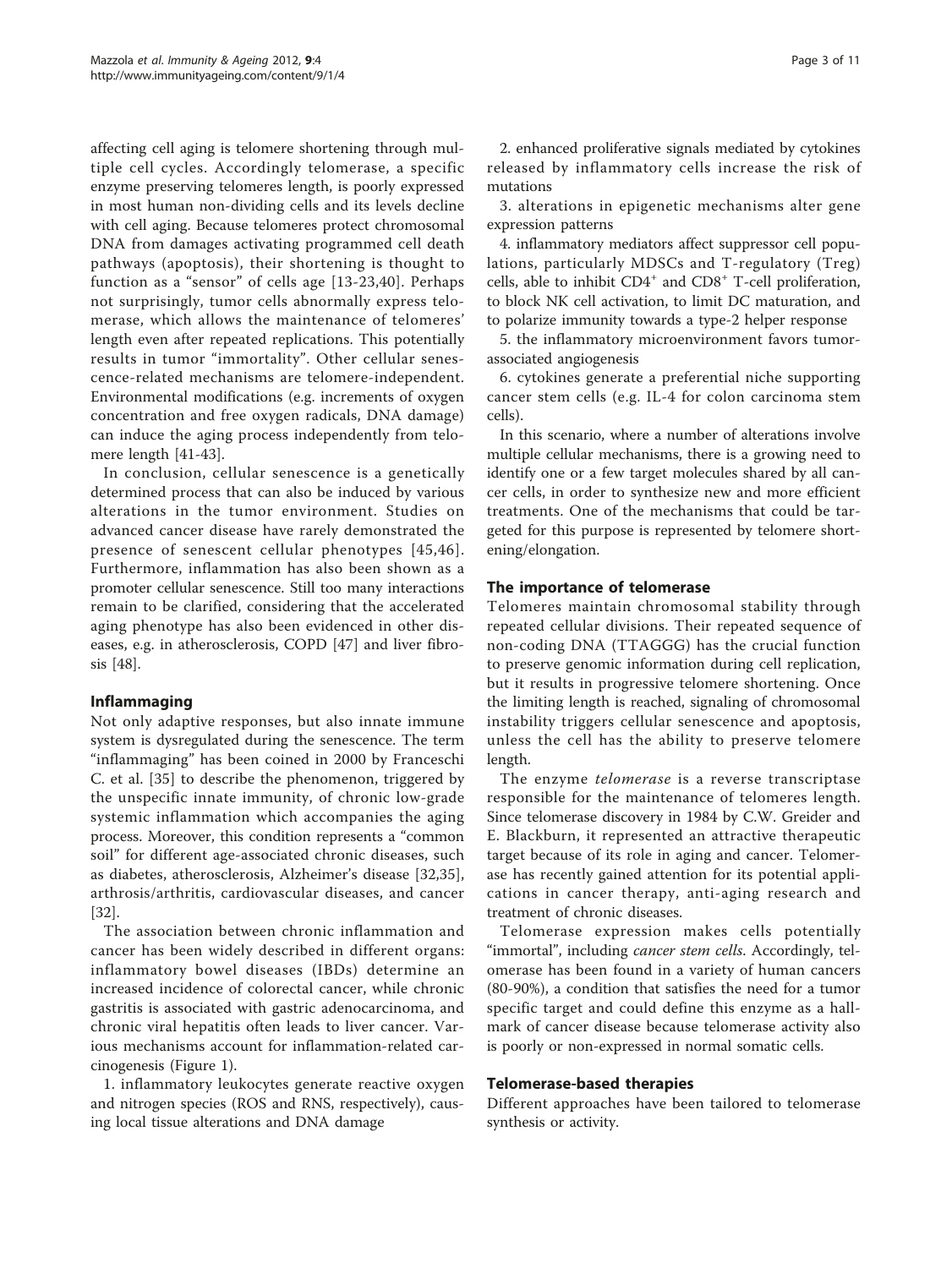<span id="page-3-0"></span>

1. Direct enzyme inhibition, through antagonists of different components of the macromolecular complex (such as hTERT or TERC)

2. Active immunotherapy, aiming to stimulate immune responses against tumor cells expressing hTERT. For instance, Antigen-Presenting Cells (APCs) displaying hTERT epitopes, are able to stimulate specific T-cells to react towards telomerase-expressing tumors, also activating hTERT-specific memory T-cells

3. Telomere disruption/alteration: blocking or altering telomere structure (e.g. by using mutant engineered forms of hTERC) may quickly induce a DNA damage response and consequent apoptosis. However, this approach could target telomeres in normal cells or Grich chromosome regions, resulting in potentially lethal toxicities

4. Delivery of telomerase promoter-controlled suicide genes, able to induce apoptosis selectively in telomerasepositive cells

5. Blocking telomerase expression or functions would result in reduced enzyme activity in tumor cells. The potential disadvantage of these approaches is the need for prolonged therapies to maintain a clinical response.

Examples of drugs recently under clinical trials are GRN163, GV1001 and GRNVAC1. The first, from Geron Corporation™ [http://www.geron.com,](http://www.geron.com) belongs to the class of direct telomerase inhibitors blocking the hTERC. GRN163 intracellular distribution has been recently improved by lipid conjugation [[49](#page-9-0)]  $(GRN163 \rightarrow GRN163L)$ .

GV1001 (GemVax/Pharmexa™) and GRNVAC1 (Geron Corporation™) are two active immunotherapy options, both able to elicit CD8<sup>+</sup> and CD4<sup>+</sup> T-cell responses. GV1001 is a hTERT peptide activating CD8<sup>+</sup> T cells (through MHC class I). GRNVAC1 consists in autologous DCs transduced with TERT-LAMP encoding mRNA. LAMP (lysosomal-associated membrane protein) favours lysosomal processing and presentation on MHC class II).

# Vaccine strategies in the elderly

Adoptive vaccination seems the most promising strategy to improve cancer vaccines in the geriatric population. It consists of transferring immunity through the administration of specific antibodies or immune cells, such as T-cells [[50](#page-9-0)-[52\]](#page-9-0) or DCs [[53\]](#page-9-0). DCs are the most relevant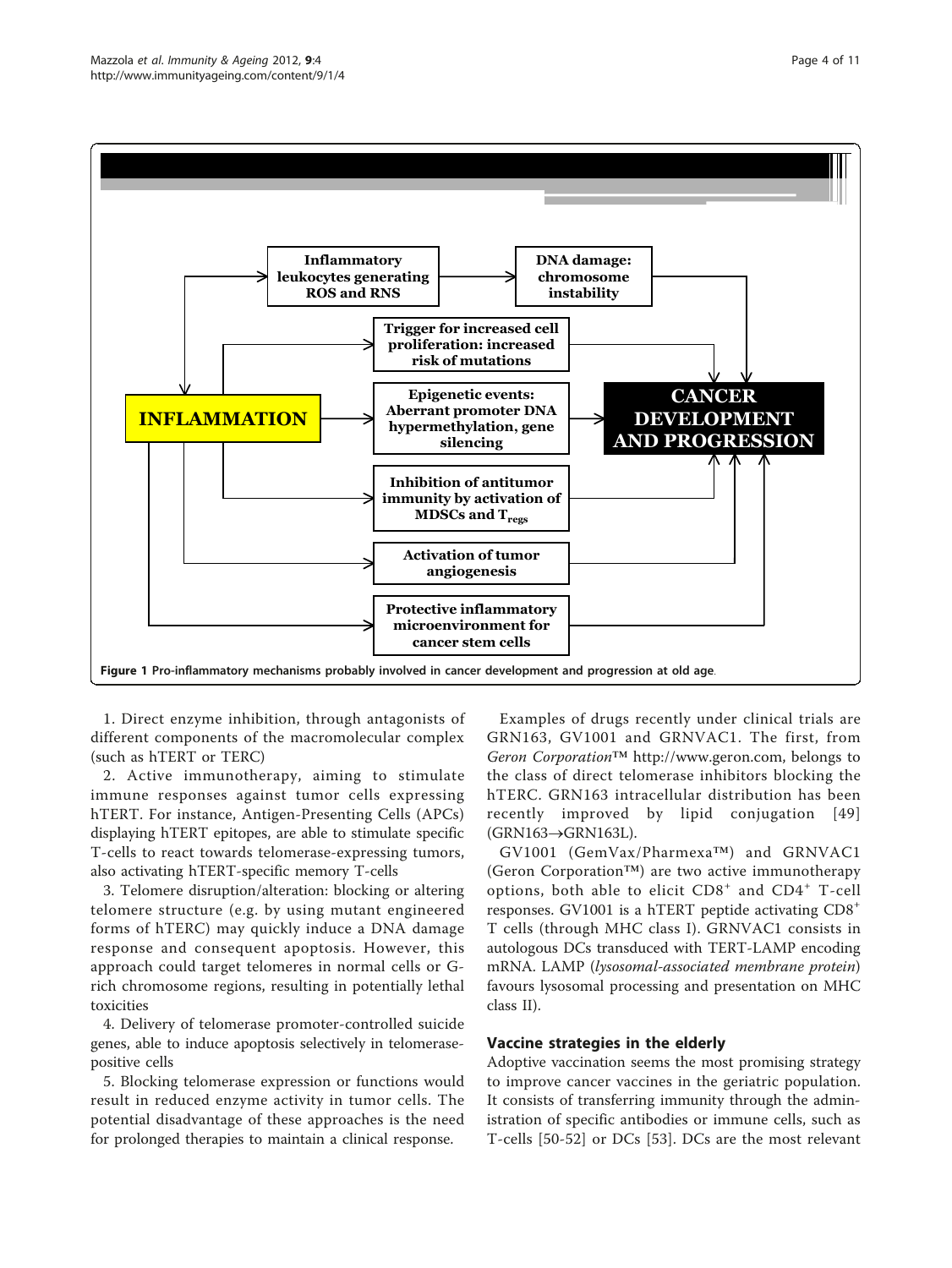cellular determinants of vaccine-induced immunity through adaptive responses, but DC-mediated reaction is linked with innate immunity, since the induced antibody response activates the complement cascade [[5-23](#page-8-0)[,44,54-57](#page-9-0)].

However, even DC populations undergo important changes with advancing age.

# Aging and dendritic cells

Lots of studies have been conducted on animal models and in humans, demonstrating the decrease of DCs in number, distribution, and potentially, their generation and development from hematopoietic precursors [[5-23](#page-8-0),[44,53](#page-9-0),[55-57](#page-9-0)]. Other observations showed that human thymic DCs decline in number (because of reduced thymic cellularity) but not in proportion in respect to young individuals [[50-53](#page-9-0)]. Epidermal Langerhans Cells (LC), a skin and conjunctival subtype of DCs, also decrease in number with age and UV exposure, playing a permissive role in the development of skin cancers in the aged or sun-damaged skin [[5](#page-8-0)-[23,](#page-8-0)[44,50-58\]](#page-9-0). In human blood, peripheral DCs are identified in two subsets: DC1, expressing CD11c and called "myeloid" (mDC), and DC2, expressing CD123 and called "plasmacytoid" (pDC). Teig N. et al. [[53](#page-9-0)] revealed that CD11c + DC1 subpopulation did not change in the elderly, while CD123+ DC2 decreased.

In vitro studies found that DCs from young and old subjects expressed the same molecular patterns on their surface. Furthermore, DCs generated in vitro from elderly donors survived better under culture conditions. DCs from different healthy individuals were also equally effective with age in stimulating T cell responsiveness in vitro [[50-54,58](#page-9-0)]. However, in vivo studies showed that DCs in elderly individuals are less able to stimulate immune responses. Finally, a comparison with DCs generated ex vivo from precursor cells evidenced their complete functionality; it seems that DC precursors are still able to differentiate into functionally active DCs in the elderly, with an appropriate stimulation. This was an evident and attractive potential target for therapeutic approaches in age-associated malfunctions of the immune system [[5](#page-8-0)-[23](#page-8-0),[44](#page-9-0),[50](#page-9-0)-[58\]](#page-9-0). The problem is that unhealthy elderly patients, e.g. with cancer disease, may present with multiple impairments, both in T-cell responses and in APCs functions [[5-23](#page-8-0),[44,50](#page-9-0)-[58\]](#page-9-0). Further investigations are necessary to clarify the activation and differentiation signaling, to improve DC functionality when altered, and increase vaccine efficacy in the elderly.

# DC-based vaccines

In order to stimulate tumor-specific CTLs [\[58\]](#page-9-0), DC vaccines may be performed by using:

- 1. whole tumor lysates
- 2. viral, bacterial or yeast vectors
- 3. specific proteins/peptides
- 4. nucleic acids

Autologous or allogenic tumor cells can be modified and administered in association with adjuvants or as tumor-cell lysates. The advantage of this method is the possibility that multiple and still unknown antigens can be simultaneously targeted. Moreover, whole tumor cell vaccines elicit MHC-I and -II responses. On the contrary, unfavorable aspects include a probability that unknown weak TAAs may trigger auto-immune responses.

Vectors are the more immunogenic way to deliver recombinant genes into DCs, which are better than direct administration with adjuvants. Issues include the choice of an efficient vector, and a balance between the stimulation of innate versus adaptive responses.

Proteins can be administered as single agents, in combinations, or as fusion proteins, and also peptides as single agents, agonist peptides, and anti-idiotype antibodies.

Advantages include cost-effective production, storage, and distribution. The identification and administration of TSAs is more accurate, leading to a low risk of inducing auto-immunity respect to tumor cells. On the other hand, single proteins or peptides are weakly immunogenic, and tumor antigen mutations or loss can easily escape immune recognition. Another disadvantage is represented by HLA-restricted responses that limit their use to selected patients. Finally, their poor ability to induce balanced activation of  $CD4^+$   $CD8^+$  subsets leads to a less effective long-term anti-tumor immunity.

The consecutive administration of different TSAs, in different time points, has shown better outcomes than the simultaneous one.

DNA-based vaccines are a strategy capable of activating strong immunity against weak TAAs. Approaches to enhance their potency include improved delivery systems, co-administration of cytokines, or the use of separate plasmids encoding nonself antigens; mRNA vaccines are based on transient transfection of non-dividing cells: the transfected mRNA does not integrate into the host genome [[59\]](#page-9-0), determining an high grade of safety. Further transfection efficiency may be obtained by a procedure called electroporation [\[60](#page-9-0)]. The rationale of these vaccines is the translation into protein of mRNA-coding TAA transfected into DCs; then, after protein processing, the synthesized antigen is loaded on MHC molecules for antigen presentation, activating an antigen-specific CTL-response [[61](#page-9-0)[,74](#page-10-0)-[77](#page-10-0)].

However, triggering the immune response alone seems to be an incomplete strategy of vaccination because of multiple cited factors harming the immune system.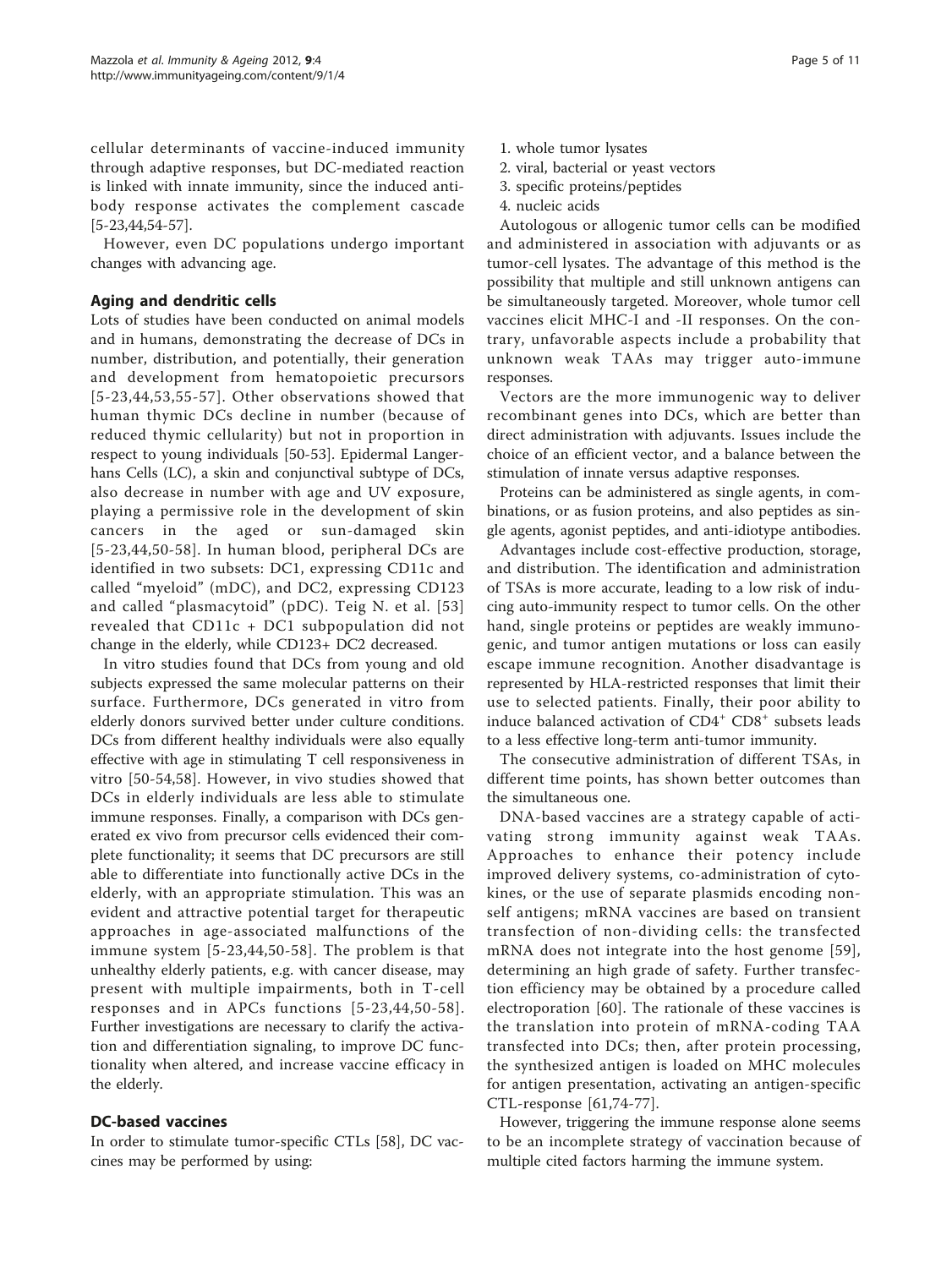# Assessment of elderly patients with cancer

The heterogeneity of the elderly makes managing the older patient with cancer very challenging. Chronological age does not correlate with better response or increased toxicity to treatment. There are no known criteria to help decide management plan as older adults are underrepresented in oncology clinical trials that set the standard of care. The Comprehensive Geriatric assessment (CGA) has been suggested as a tool to evaluate elderly patients with cancer. It includes multidimensional assessments, including comorbidities, functional status, cognition, psychological state, nutrition, social conditions and medications. This provides a detailed assessment of the patient which helps to individualize management. Malnutrition and functional statuses were found to independently predict change in cancer management especially in the vulnerable elderly [\[56\]](#page-9-0).

# Cancer therapy in the elderly

The flow-chart highlights the different possibilities of treatment administration and association, focusing on

cancer vaccination handiness, independently from disease staging and treatment purpose.

When the risk of morbidity and mortality from neoplastic disease is low considering life expectancy and severity of co-morbidities, the choice should be palliation, including:

• Management of co-morbidities

• Symptomatic approaches (control of pain and cancer-related symptoms)

• Supportive medical and psycho-social care.

If the estimate of life expectancy and the assessment of co-morbidities and functional status determine a moderate to high risk of morbidity and mortality from cancer during the lifespan, then a complete clinical and psycho-social evaluation should be performed in order to estimate a realistic risk/benefit ratio (Figure 2).

Apart from the patient's underlying medical characteristics and the number of conditions affecting the immune system during cancer disease, the true risk factors for a cancer therapy are represented by its inefficacy and side effects (Figure [3\)](#page-6-0).

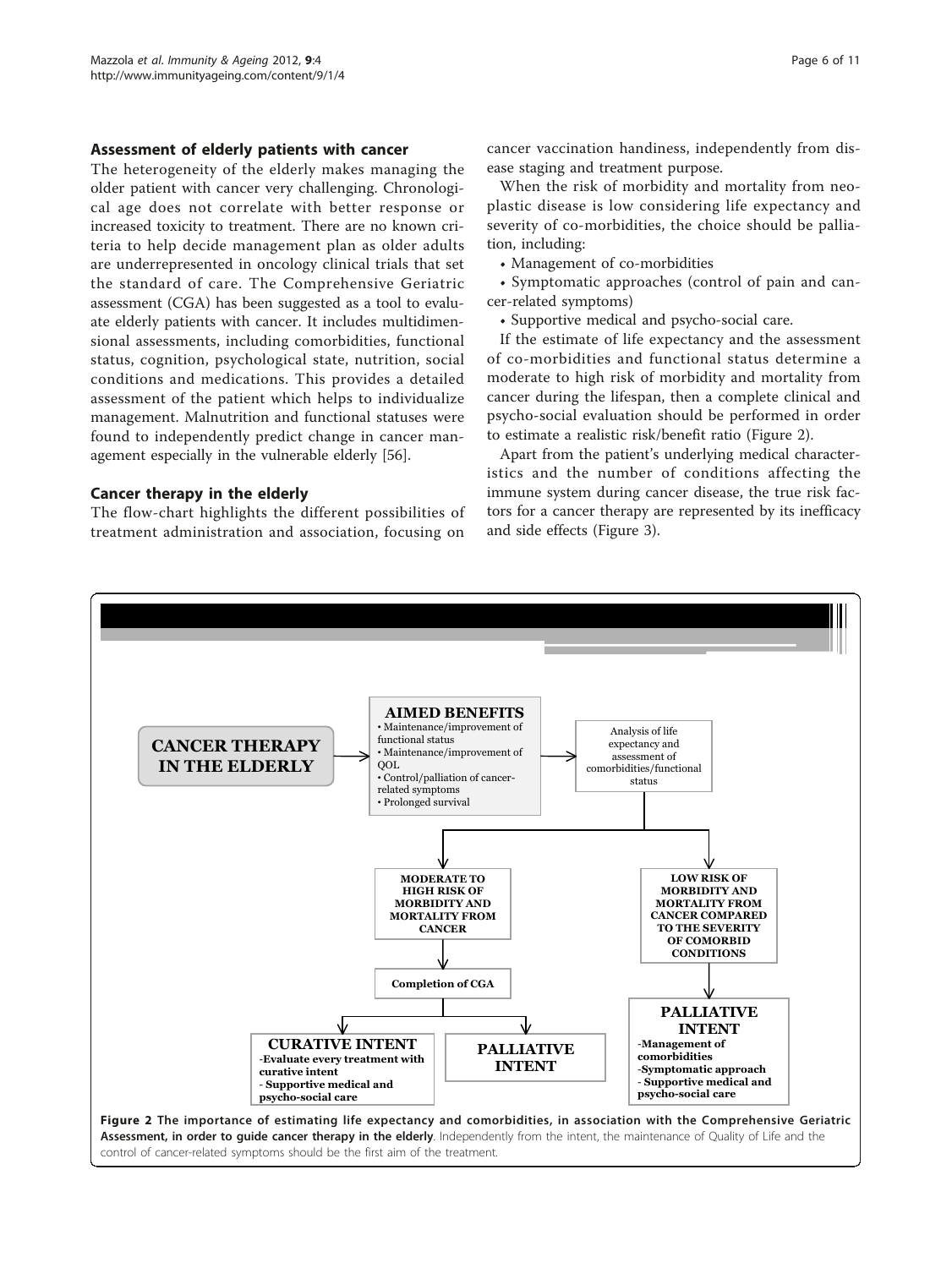<span id="page-6-0"></span>

If risk/benefit ratio is acceptable, conventional curative options include surgery, radiation therapy and chemotherapy, usually dose-adjusted (Figures 4 and [5](#page-7-0)).

Surgical approaches may represent the first option for solid tumors; elective surgery in the elderly cancer patients, and in the geriatric population in general [[62,](#page-9-0)[73\]](#page-10-0), have shown similar outcomes as in the younger ones [[63\]](#page-9-0). This consideration warrants performing a CGA and preoperative assessment is required [[64\]](#page-9-0). Geriatric surgery is about disease and functional status, not age. Early mobilization and rehabilitation after surgery



were shown to reduce the incidence of post-operative complications. In association with this option, cancer vaccination could find application both in neo-adjuvant and adjuvant strategies, co-administered with Radiation Therapy (RT) or CT.

Both brachytherapy and external beam source can be proposed either in the curative or palliative setting. RT is usually effective and well tolerated. However standard protocols and/or doses sometimes need to be modified according to patient's conditions or to the onset of complications [[65\]](#page-9-0). As for surgery, age per se does not represent a limiting factor to the prescription of RT [[66,67\]](#page-9-0).

Chemotherapy may be considered as a first-line approach, as well as an adjuvant in combination with RT, or as palliative treatment. In any case, it should always be individualized in the elderly. Clinical trials have focused mainly on young and adult populations, and in a few cases, on a selected, much healthier population of "young old" (65-75 years old) or "old" patients (76-85 years old). However, only a relatively small percentage of the geriatric population is actually fit and capable of tolerating standard dose CT regimens [[68](#page-9-0)]. The increased incidence and prevalence of multiple comorbidities, their severity, and the presence of functional impairment (measured by the means of ADL scale), act as potential additional risk factors or contraindications involving dose/schedule adjustments or drug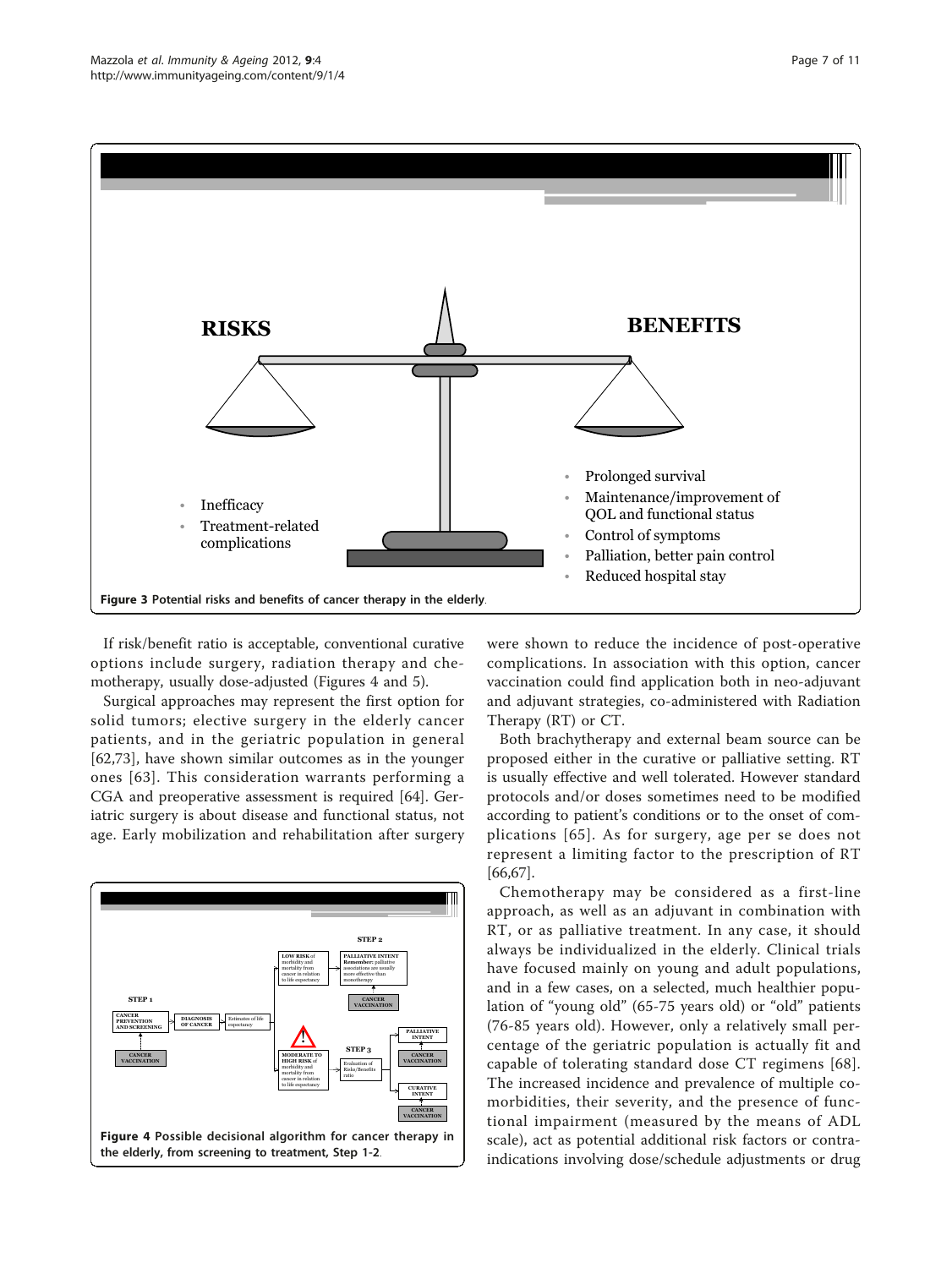<span id="page-7-0"></span>

substitution at baseline. Patients with poor functional statuses, decreased social activities, and poor hearing were found to be at increased risk of chemotherapy toxicity [\[57](#page-9-0)], Moreover, once CT is established, it is also affected by an high incidence of multiple side effects: hydration and electrolyte imbalances, gastrointestinal effects (nausea, vomiting, diarrhea) and consequences (malnutrition), infections (with or without leucopenia), functional decadence and dependence, delirium and/or accelerated cognitive dysfunction, myelosuppression (causing anemia, thrombocytopenia, neutropenia), mucositis, organ-specific toxicity (cardiac, renal), sense organ deficits (hearing-visual impairment), peripheral and/or central neurotoxicity. All these factors contribute to the eventual discontinuation of CT, adjusted doses or a change in the regimen used. A number of studies have been performed in order to decrease, prevent, and treat these conditions. Several recommendations produced in recent years resulted in a better control of CT-related complications, but these conditions remained serious problems, sometimes refractory to all kinds of treatments. Comprehensive supportive care (aggressive

intravenous rehydration, nutritional and vitamin supplements, prophylactic hematopoietic growth factors [[69-71\]](#page-9-0), blood transfusions, iron therapy, organ-specific monitoring [\[72,](#page-9-0)[73\]](#page-10-0), hospitalization if necessary) is therefore crucial throughout the CT course.

"Targeted therapies" represent a recent therapeutic pharmacological option for a number of malignancies, and are based on the concept that molecular changes responsible for malignant transformation can be targeted by specific agents. The aim of these treatments is to discriminate cancer cells, reducing adverse effects on healthy cells and improving overall benefits. This option captured increasing interest in geriatric cancer patients' care, yet beneficial and adverse effects should be further analyzed in this segment of the population, also for those patients who are unable to tolerate cytoreductive CT. Once more, cancer vaccination could be associated with this option or also administered alone in this group of patients.

However, inclusion of the elderly (fit and unfit individuals) in cancer vaccine clinical trials is warranted, and a careful selection of patients who would benefit from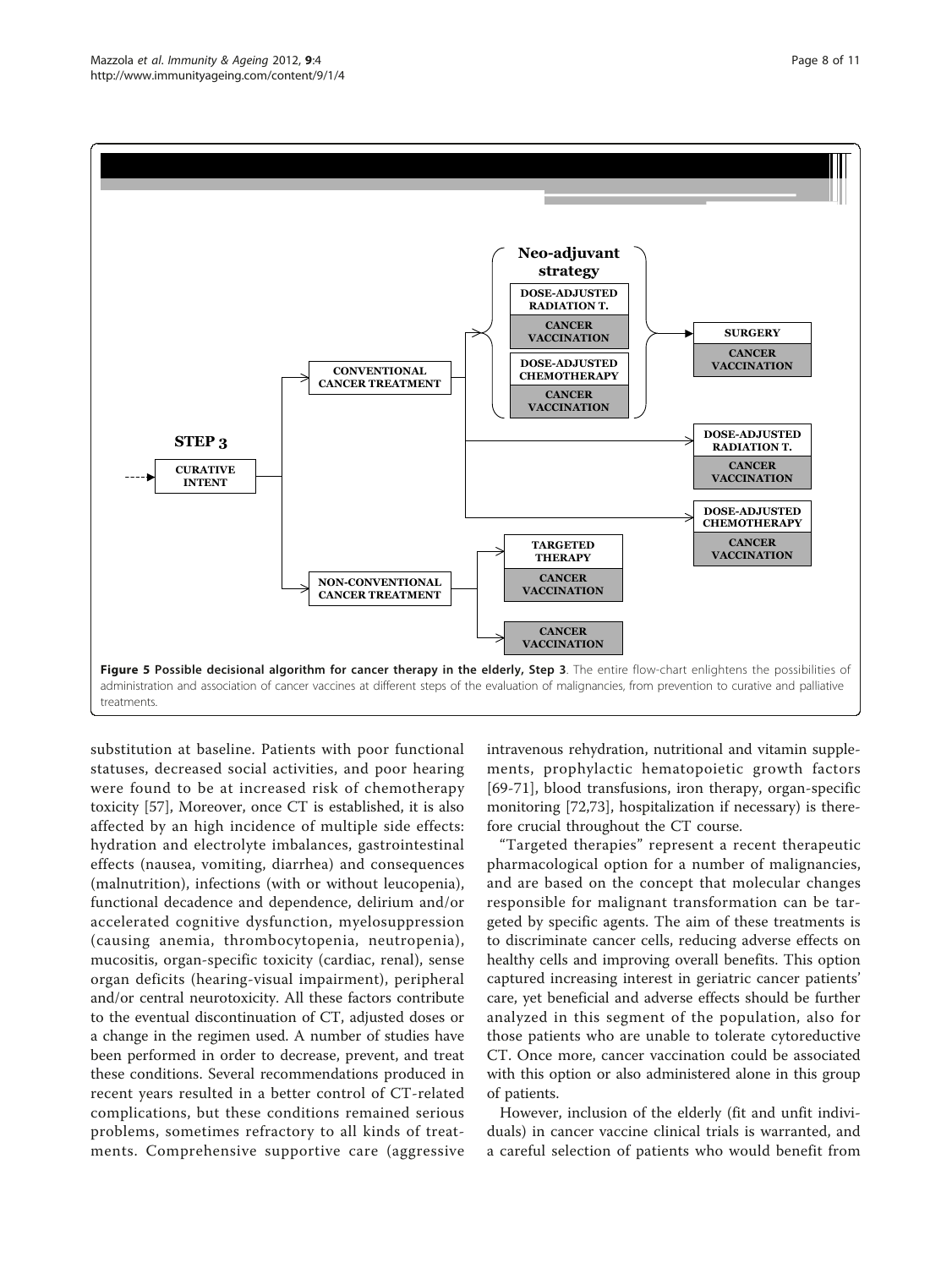<span id="page-8-0"></span>this treatment is critical [5-23,[44,55](#page-9-0)-[57\]](#page-9-0). Biological drugs can also be used in association with RT, CT, or both, only after an accurate re-evaluation of the risk/benefit ratio because of the important reported side effects [[37,55\]](#page-9-0).

# Conclusion

Cancer prevention remains critical in the geriatric, as well as in the young population [5-23,[44,55](#page-9-0)-[57](#page-9-0)].

The development and use of cancer vaccines also should be widely encouraged [5-23,[44](#page-9-0),[55-57](#page-9-0)]. The immune system in elderly cancer patients is weakened by age-related changes and usually by the immunosuppressive effects of conventional treatments: this condition may suggest the use of cancer vaccination approaches before or together with other treatments. In any case, to identify and understand which alterations occur in the senescent immune system is the only way for individualizing, optimising and enhancing the antitumor immune responses in the geriatric population. Although further and great improvements in cancer vaccines are warranted, at present this approach should be suggested in association with systematic cancer prevention and conventional therapies (surgery, chemotherapy, radiation therapy). When cancer is involved, both in the young and in the elderly population, the strategy should be: "treat early, treat often".

## Abbreviations

CGA: Comprehensive Geriatric Assessment; IBD: Inflammatory Bowel Disease; MDSC: Myeloid-Derived Suppressor Cell; QOL: quality of life; TAA: Tumor-Associated Antigen; TCR: T-Cell Receptor; TSA: Tumor-Specific Antigen; TNF: Tumor Necrosis Factor.

#### Acknowledgements

We thank Marjorie Jenkins, Executive Director of the Laura W. Bush Institute for Women's Health, the Billy and Ruby Power Family and Everardo Cobos, Associate Dean of the Oncology Programs at TTUHSC. We thank Teri Fields for her assistance in editing this manuscript. Funding

This project was supported by the Billy and Ruby Power Endowment for Cancer Research and Laura W. Bush Institute for Women's Health and Center for Women's Health and Gender-Based Medicine. The Division of Hematology/Oncology and the office of the Associate Dean of the Oncology Programs at TTUHSC.

# Author details

<sup>1</sup>Department of Clinical and Preventive Medicine, University of Milano-Bicocca, Geriatric Clinic, San Gerardo University Hospital, Monza, Italy. <sup>2</sup>Department of Internal Medicine, Division of Hematology/Oncology, Texas Tech University Health Sciences Center, 3601 4th St, Lubbock, TX 79430, USA. <sup>3</sup>Department of Medicine, Surgery and Dentistry, Università degli Studi di Milano, Milan, Italy. <sup>4</sup>The Laura W. Bush Institute for Women's Health and Center for Women's Health and Gender-Based Medicine, Texas Tech University Health Sciences Center, Amarillo, TX, USA.

# Authors' contributions

PM, LM, SR, MCI and EC reviewed the current literature. PM wrote the manuscript and MCI, GA, SR, LM, EC, MJ revised the manuscript. MCI conceived and drafted the manuscript. MCI, EC, GA approved the final version.

## Competing interests

The authors declare that they have no competing interests.

Received: 11 October 2011 Accepted: 17 April 2012 Published: 17 April 2012

#### References

- 1. Yancik R, Ries LA: Aging and cancer in America. Demographic and epidemiologic perspectives. Hematol Oncol Clin North Am 2000, 14:17-23.
- 2. Pawelec G, Barnett Y, Forsey R, Frasca D, Globerson A, McLeod J, Caruso C, Franceschi C, Fulop T, Gupta S, et al: [T cells and aging, January 2002](http://www.ncbi.nlm.nih.gov/pubmed/11991846?dopt=Abstract) [update.](http://www.ncbi.nlm.nih.gov/pubmed/11991846?dopt=Abstract) Front Biosci 2002, 7:d1056-1183.
- 3. Provinciali M: [Immunosenescence and cancer vaccines.](http://www.ncbi.nlm.nih.gov/pubmed/19198836?dopt=Abstract) Cancer Immunol Immunother 2009, 58:1959-1967.
- 4. Pawelec G, Derhovanessian E, Larbi A: [Immunosenescence and cancer.](http://www.ncbi.nlm.nih.gov/pubmed/20656212?dopt=Abstract) Crit Rev Oncol Hematol 2010, 75:165-172.
- 5. Hakim FT, et al: [Constraints on CD4 recovery postchemotherapy in](http://www.ncbi.nlm.nih.gov/pubmed/9345067?dopt=Abstract) [adults: thymic insufficiency and apoptotic decline of expanded](http://www.ncbi.nlm.nih.gov/pubmed/9345067?dopt=Abstract) [peripheral CD4 cells.](http://www.ncbi.nlm.nih.gov/pubmed/9345067?dopt=Abstract) Blood 1997, 90:3789-3798.
- 6. Douek DC, et al: [Assessment of thymic output in adults after](http://www.ncbi.nlm.nih.gov/pubmed/10866444?dopt=Abstract) [haematopoietic stem-cell transplantation and prediction of T-cell](http://www.ncbi.nlm.nih.gov/pubmed/10866444?dopt=Abstract) [reconstitution.](http://www.ncbi.nlm.nih.gov/pubmed/10866444?dopt=Abstract) Lancet 2000, 355:1875-1881.
- 7. Lyman GH, Kuderer N, Agboola O, Balducci L: [Evidence-based use of](http://www.ncbi.nlm.nih.gov/pubmed/14652525?dopt=Abstract) [colony-stimulating factors in elderly cancer patients.](http://www.ncbi.nlm.nih.gov/pubmed/14652525?dopt=Abstract) Cancer Control 2003, 10:487-499.
- Germain RN: [Vaccines and the future of human immunology.](http://www.ncbi.nlm.nih.gov/pubmed/21029956?dopt=Abstract) Immunity 2010, 33:441-450.
- 9. Thiers BH, Maize JC, Spicer SS, Cantor AB: [The effect of aging and chronic](http://www.ncbi.nlm.nih.gov/pubmed/6199432?dopt=Abstract) [sun exposure on human Langerhans cell populations.](http://www.ncbi.nlm.nih.gov/pubmed/6199432?dopt=Abstract) J Invest Dermatol 1984, 82:223-226.
- 10. Teig N, Moses D, Gieseler S, Schauer U: [Age-related changes in human](http://www.ncbi.nlm.nih.gov/pubmed/11975756?dopt=Abstract) [blood dendritic cell subpopulations.](http://www.ncbi.nlm.nih.gov/pubmed/11975756?dopt=Abstract) Scand J Immunol 2002, 55:453-457.
- 11. Steger MM, Maczek C, Grubeck-Loebenstein B: [Peripheral blood dendritic](http://www.ncbi.nlm.nih.gov/pubmed/9089577?dopt=Abstract) [cells reinduce proliferation in in vitro aged T cell populations.](http://www.ncbi.nlm.nih.gov/pubmed/9089577?dopt=Abstract) Mech Ageing Dev 1997, 93:125-130.
- 12. Uyemura K, Castle SC, Makinodan T: [The frail elderly: role of dendritic cells](http://www.ncbi.nlm.nih.gov/pubmed/12044944?dopt=Abstract) [in the susceptibility of infection.](http://www.ncbi.nlm.nih.gov/pubmed/12044944?dopt=Abstract) Mech Ageing Dev 2002, 123:955-962.
- 13. O'Reilly RJ, Dao T, Koehne G, Scheinberg D, Doubrovina E: [Adoptive](http://www.ncbi.nlm.nih.gov/pubmed/20537908?dopt=Abstract) [transfer of unselected or leukemia-reactive T-cells in the treatment of](http://www.ncbi.nlm.nih.gov/pubmed/20537908?dopt=Abstract) [relapse following allogeneic hematopoietic cell transplantation.](http://www.ncbi.nlm.nih.gov/pubmed/20537908?dopt=Abstract) Semin Immunol 2010, 22:162-172.
- 14. Melief CJ: Cancer immunotherapy [by dendritic cells.](http://www.ncbi.nlm.nih.gov/pubmed/18799145?dopt=Abstract) Immunity 2008, 29:372-383.
- 15. Weiner LM, Surana R, Wang S: [Monoclonal antibodies: versatile platforms](http://www.ncbi.nlm.nih.gov/pubmed/20414205?dopt=Abstract) [for cancer immunotherapy.](http://www.ncbi.nlm.nih.gov/pubmed/20414205?dopt=Abstract) Nat Rev Immunol 2010, 10:317-327.
- 16. Nagaraj S, Gabrilovich DI: [Tumor escape mechanism governed by](http://www.ncbi.nlm.nih.gov/pubmed/18413722?dopt=Abstract) [myeloid-derived suppressor cells.](http://www.ncbi.nlm.nih.gov/pubmed/18413722?dopt=Abstract) Cancer Res 2008, 68:2561-2563.
- 17. Chiriva-Internati M, et al: [Cancer testis antigen vaccination affords long](http://www.ncbi.nlm.nih.gov/pubmed/20485677?dopt=Abstract)[term protection in a murine model of ovarian cancer.](http://www.ncbi.nlm.nih.gov/pubmed/20485677?dopt=Abstract) PLoS One 2010, 5: e10471.
- 18. Myers CE, Mirza NN, Lustgarten J: [Immunity, cancer and aging: lessons](http://www.ncbi.nlm.nih.gov/pubmed/22396898?dopt=Abstract) [from mouse models.](http://www.ncbi.nlm.nih.gov/pubmed/22396898?dopt=Abstract) Aging Dis 2011, 2(6):512-523.
- 19. Tchkonia T, Morbeck DE, Von Zglinicki T, Van Deursen J, Lustgarten J, Scrable H, Khosla S, Jensen MD, Kirkland JL: [Fat tissue, aging, and cellular](http://www.ncbi.nlm.nih.gov/pubmed/20701600?dopt=Abstract) [senescence.](http://www.ncbi.nlm.nih.gov/pubmed/20701600?dopt=Abstract) Aging Cell 2010, 9(5):667-684.
- 20. Lustgarten J: [Cancer immunotherapy: focusing on the young, neglecting](http://www.ncbi.nlm.nih.gov/pubmed/20528222?dopt=Abstract) [the old.](http://www.ncbi.nlm.nih.gov/pubmed/20528222?dopt=Abstract) Future Oncol 2010, 6(6):873-876.
- 21. Mirza N, Duque MA, Dominguez AL, Schrum AG, Dong H, Lustgarten J: [B7-](http://www.ncbi.nlm.nih.gov/pubmed/20375308?dopt=Abstract) [H1 expression on old CD8+ T cells negatively regulates the activation of](http://www.ncbi.nlm.nih.gov/pubmed/20375308?dopt=Abstract) [immune responses in aged animals.](http://www.ncbi.nlm.nih.gov/pubmed/20375308?dopt=Abstract) J Immunol 2010, 184(10):5466-5474.
- 22. Pawelec G, Lustgarten J, Ruby C, Gravekamp C: [Impact of aging on cancer](http://www.ncbi.nlm.nih.gov/pubmed/19787858?dopt=Abstract) [immunity and immunotherapy.](http://www.ncbi.nlm.nih.gov/pubmed/19787858?dopt=Abstract) Cancer Immunol Immunother 2009, 58(12):1907-1908.
- 23. Lustgarten J: [Cancer, aging and immunotherapy: lessons learned from](http://www.ncbi.nlm.nih.gov/pubmed/19238382?dopt=Abstract) [animal models.](http://www.ncbi.nlm.nih.gov/pubmed/19238382?dopt=Abstract) Cancer Immunol Immunother 2009, 58(12):1979-1989.
- 24. Ouyang Q, Wagner WM, Wikby A, Walter S, Aubert G, Dodi AI, Travers P, Pawelec G: [Large numbers of dysfunctional CD8+ T lymphocytes bearing](http://www.ncbi.nlm.nih.gov/pubmed/12959217?dopt=Abstract) [receptors for a single dominant CMV epitope in the very old.](http://www.ncbi.nlm.nih.gov/pubmed/12959217?dopt=Abstract) J Clin Immunol 2003, 23:247-257.
- 25. Wikby A, Johansson B, Olsson J, Lofgren S, Nilsson BO, Ferguson F: [Expansions of peripheral blood CD8 T-lymphocyte subpopulations and](http://www.ncbi.nlm.nih.gov/pubmed/11772532?dopt=Abstract)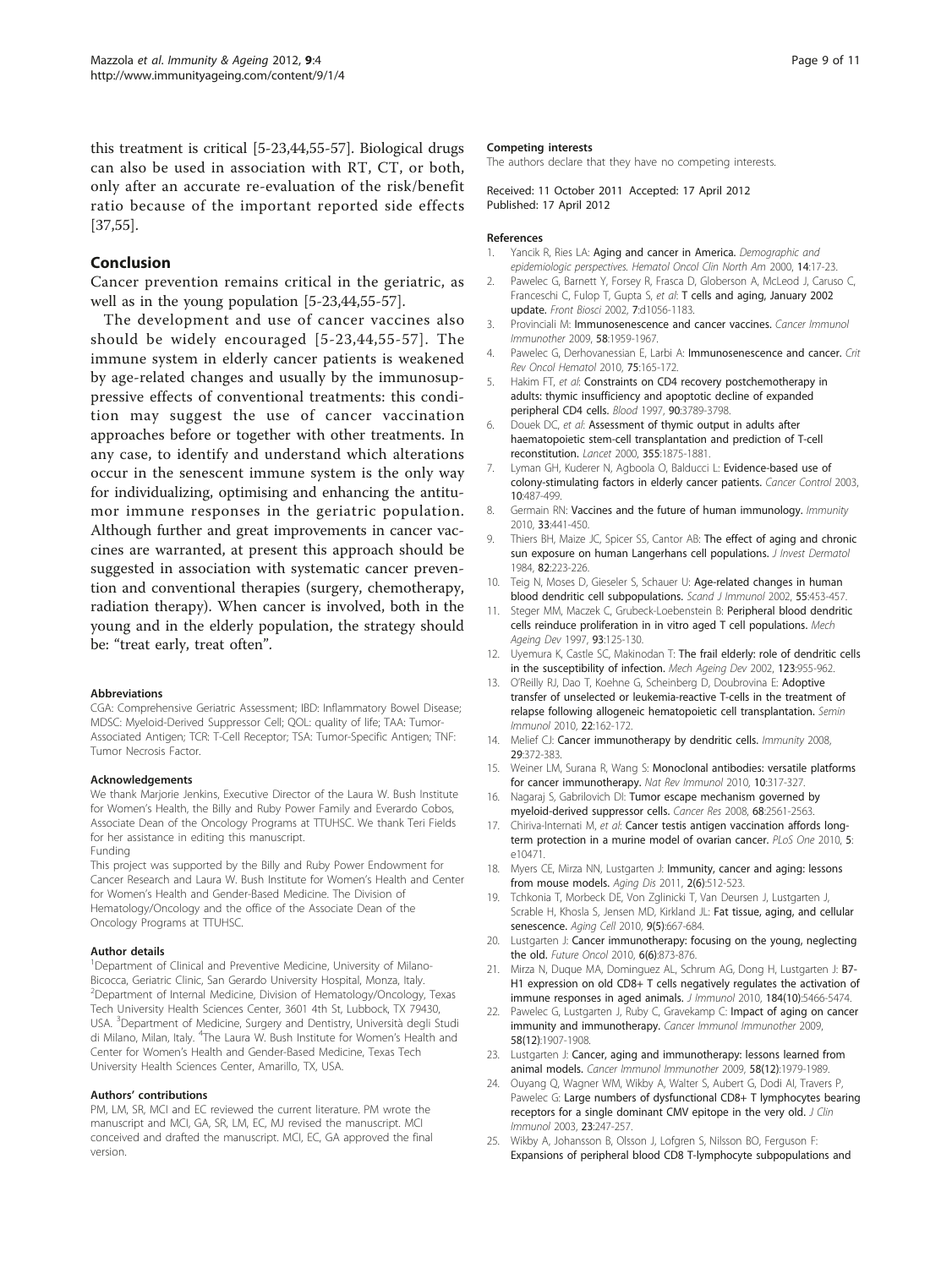<span id="page-9-0"></span>[an association with cytomegalovirus seropositivity in the elderly: the](http://www.ncbi.nlm.nih.gov/pubmed/11772532?dopt=Abstract) [Swedish NONA immune study.](http://www.ncbi.nlm.nih.gov/pubmed/11772532?dopt=Abstract) Exp Gerontol 2002, 37:445-453.

- 26. Valenzuela HF, Effros RB: [Divergent telomerase and CD28 expression](http://www.ncbi.nlm.nih.gov/pubmed/12482386?dopt=Abstract) [patterns in human CD4 and CD8 T cells following repeated encounters](http://www.ncbi.nlm.nih.gov/pubmed/12482386?dopt=Abstract) [with the same antigenic stimulus.](http://www.ncbi.nlm.nih.gov/pubmed/12482386?dopt=Abstract) Clin Immunol 2002, 105:117-125.
- 27. Brenchley JM, Karandikar NJ, Betts MR, Ambrozak DR, Hill BJ, Crotty LE, Casazza JP, Kuruppu J, Migueles SA, Connors M, et al: [Expression of CD57](http://www.ncbi.nlm.nih.gov/pubmed/12433688?dopt=Abstract) [defines replicative senescence and antigen-induced apoptotic death of](http://www.ncbi.nlm.nih.gov/pubmed/12433688?dopt=Abstract) [CD8+ T cells.](http://www.ncbi.nlm.nih.gov/pubmed/12433688?dopt=Abstract) Blood 2003, 101:2711-2720.
- 28. Miki C, Kusunoki M, Inoue Y, Uchida K, Mohri Y, Buckels JA, McMaster P: [Remodeling of the immunoinflammatory network system in elderly](http://www.ncbi.nlm.nih.gov/pubmed/18820860?dopt=Abstract) [cancer patients: implications of inflamm-aging and tumor-specific](http://www.ncbi.nlm.nih.gov/pubmed/18820860?dopt=Abstract) [hyperinflammation.](http://www.ncbi.nlm.nih.gov/pubmed/18820860?dopt=Abstract) Surg Today 2008, 38:873-878.
- 29. Vasto S, Carruba G, Lio D, Colonna-Romano G, Di Bona D, Candore G, Caruso C: [Inflammation, ageing and cancer.](http://www.ncbi.nlm.nih.gov/pubmed/18671998?dopt=Abstract) Mech Ageing Dev 2009, 130:40-45.
- 30. Franceschi C, Capri M, Monti D, Giunta S, Olivieri F, Sevini F, Panourgia MP, Invidia L, Celani L, Scurti M, et al: [Inflammaging and anti-inflammaging: a](http://www.ncbi.nlm.nih.gov/pubmed/17116321?dopt=Abstract) [systemic perspective on aging and longevity emerged from studies in](http://www.ncbi.nlm.nih.gov/pubmed/17116321?dopt=Abstract) [humans.](http://www.ncbi.nlm.nih.gov/pubmed/17116321?dopt=Abstract) Mech Ageing Dev 2007, 128:92-105.
- 31. Ahmad A, Banerjee S, Wang Z, Kong D, Majumdar AP, Sarkar FH: [Aging and](http://www.ncbi.nlm.nih.gov/pubmed/19997527?dopt=Abstract) [inflammation: etiological culprits of cancer.](http://www.ncbi.nlm.nih.gov/pubmed/19997527?dopt=Abstract) Curr Aging Sci 2009, 2:174-186.
- 32. Provinciali M, Barucca A, Cardelli M, Marchegiani F, Pierpaoli E: [Inflammation, aging, and cancer vaccines.](http://www.ncbi.nlm.nih.gov/pubmed/20455022?dopt=Abstract) Biogerontology 2010, 11:615-626.
- 33. Gravekamp C: [The importance of the age factor in cancer vaccination at](http://www.ncbi.nlm.nih.gov/pubmed/19259666?dopt=Abstract) [older age.](http://www.ncbi.nlm.nih.gov/pubmed/19259666?dopt=Abstract) Cancer Immunol Immunother 2009, 58:1969-1977.
- 34. Provinciali M, Smorlesi A, Donnini A, Bartozzi B, Amici A: [Low effectiveness](http://www.ncbi.nlm.nih.gov/pubmed/12547592?dopt=Abstract) [of DNA vaccination against HER-2/neu in ageing.](http://www.ncbi.nlm.nih.gov/pubmed/12547592?dopt=Abstract) Vaccine 2003, 21:843-848.
- 35. Gravekamp C: [Cancer vaccines in old age.](http://www.ncbi.nlm.nih.gov/pubmed/17197144?dopt=Abstract) Exp Gerontol 2007, 42:441-450.
- 36. Edwards BK, Howe HL, Ries LA, Thun MJ, Rosenberg HM, Yancik R, Wingo PA, Jemal A, Feigal EG: [Annual report to the nation on the status](http://www.ncbi.nlm.nih.gov/pubmed/12173348?dopt=Abstract) [of cancer, 1973-1999, featuring implications of age and aging on U.S.](http://www.ncbi.nlm.nih.gov/pubmed/12173348?dopt=Abstract) [cancer burden.](http://www.ncbi.nlm.nih.gov/pubmed/12173348?dopt=Abstract) Cancer 2002, 94:2766-2792.
- 37. Agostara B, Carruba G, Usset A: [The management of cancer in the elderly:](http://www.ncbi.nlm.nih.gov/pubmed/19116012?dopt=Abstract) [targeted therapies in oncology.](http://www.ncbi.nlm.nih.gov/pubmed/19116012?dopt=Abstract) Immun Ageing 2008, 5:16.
- 38. Balducci L, Extermann M: Cancer and aging. An evolving panorama. Hematol Oncol Clin North Am 2000, 14:1-16.
- 39. Zitvogel L, Tesniere A, Kroemer G: [Cancer despite immunosurveillance:](http://www.ncbi.nlm.nih.gov/pubmed/16977338?dopt=Abstract) [immunoselection and immunosubversion.](http://www.ncbi.nlm.nih.gov/pubmed/16977338?dopt=Abstract) Nat Rev Immunol 2006, 6:715-727.
- 40. Deng Y, Chan SS, Chang S: [Telomere dysfunction and tumour](http://www.ncbi.nlm.nih.gov/pubmed/18500246?dopt=Abstract) [suppression: the senescence connection.](http://www.ncbi.nlm.nih.gov/pubmed/18500246?dopt=Abstract) Nat Rev Cancer 2008, 8:450-458.
- 41. Serrano M, Lin AW, McCurrach ME, Beach D, Lowe SW: [Oncogenic ras](http://www.ncbi.nlm.nih.gov/pubmed/9054499?dopt=Abstract) [provokes premature cell senescence associated with accumulation of](http://www.ncbi.nlm.nih.gov/pubmed/9054499?dopt=Abstract) [p53 and p16INK4a.](http://www.ncbi.nlm.nih.gov/pubmed/9054499?dopt=Abstract) Cell 1997, 88:593-602.
- 42. von Zglinicki T, Saretzki G, Ladhoff J, d'Adda di Fagagna F, Jackson SP: [Human cell senescence as a DNA damage response.](http://www.ncbi.nlm.nih.gov/pubmed/15610769?dopt=Abstract) Mech Ageing Dev 2005, 126:111-117.
- 43. Campisi J, d'Adda di Fagagna F: [Cellular senescence: when bad things](http://www.ncbi.nlm.nih.gov/pubmed/17667954?dopt=Abstract) [happen to good cells.](http://www.ncbi.nlm.nih.gov/pubmed/17667954?dopt=Abstract) Nat Rev Mol Cell Biol 2007, 8:729-740.
- 44. Burnet M: [Cancer; a biological approach. I. the processes of control.](http://www.ncbi.nlm.nih.gov/pubmed/13404306?dopt=Abstract) Br Med J 1957, 1:779-786.
- 45. Collado M, Gil J, Efeyan A, Guerra C, Schuhmacher AJ, Barradas M, Benguria A, Zaballos A, Flores JM, Barbacid M, et al: [Tumour biology:](http://www.ncbi.nlm.nih.gov/pubmed/16079833?dopt=Abstract) [senescence in premalignant tumours.](http://www.ncbi.nlm.nih.gov/pubmed/16079833?dopt=Abstract) Nature 2005, 436:642.
- 46. Chen Z, Trotman LC, Shaffer D, Lin HK, Dotan ZA, Niki M, Koutcher JA, Scher HI, Ludwig T, Gerald W, et al: [Crucial role of p53-dependent cellular](http://www.ncbi.nlm.nih.gov/pubmed/16079851?dopt=Abstract) [senescence in suppression of Pten-deficient tumorigenesis.](http://www.ncbi.nlm.nih.gov/pubmed/16079851?dopt=Abstract) Nature 2005, 436:725-730.
- 47. Yao H, Yang SR, Edirisinghe I, Rajendrasozhan S, Caito S, Adenuga D, O'Reilly MA, Rahman I: [Disruption of p21 attenuates lung inflammation](http://www.ncbi.nlm.nih.gov/pubmed/18239191?dopt=Abstract) [induced by cigarette smoke, LPS, and fMLP in mice.](http://www.ncbi.nlm.nih.gov/pubmed/18239191?dopt=Abstract) Am J Respir Cell Mol Biol 2008, 39:7-18.
- 48. Krizhanovsky V, Yon M, Dickins RA, Hearn S, Simon J, Miething C, Yee H, Zender L, Lowe SW: [Senescence of activated stellate cells limits liver](http://www.ncbi.nlm.nih.gov/pubmed/18724938?dopt=Abstract) [fibrosis.](http://www.ncbi.nlm.nih.gov/pubmed/18724938?dopt=Abstract) Cell 2008, 134:657-667.
- 49. Herbert BS, Gellert GC, Hochreiter A, Pongracz K, Wright WE, Zielinska D, Chin AC, Harley CB, Shay JW, Gryaznov SM: [Lipid modification of GRN163,](http://www.ncbi.nlm.nih.gov/pubmed/15940257?dopt=Abstract)

an N3'- > P5' [thio-phosphoramidate oligonucleotide, enhances the](http://www.ncbi.nlm.nih.gov/pubmed/15940257?dopt=Abstract) [potency of telomerase inhibition.](http://www.ncbi.nlm.nih.gov/pubmed/15940257?dopt=Abstract) Oncogene 2005, 24:5262-5268.

- 50. Brenner MK, Heslop HE: [Adoptive T cell therapy of cancer.](http://www.ncbi.nlm.nih.gov/pubmed/20171074?dopt=Abstract) Curr Opin Immunol 2010, 22:251-257.
- 51. Cartellieri M, Bachmann M, Feldmann A, Bippes C, Stamova S, Wehner R, Temme A, Schmitz M: Chimeric antigen receptor-engineered T cells for immunotherapy of cancer. J Biomed Biotechnol 2010, 956304:5.
- 52. O'Reilly RJ, Dao T, Koehne G, Scheinberg D, Doubrovina E: [Adoptive](http://www.ncbi.nlm.nih.gov/pubmed/20537908?dopt=Abstract) [transfer of unselected or leukemia-reactive T-cells in the treatment of](http://www.ncbi.nlm.nih.gov/pubmed/20537908?dopt=Abstract) [relapse following allogeneic hematopoietic cell transplantation.](http://www.ncbi.nlm.nih.gov/pubmed/20537908?dopt=Abstract) Semin Immunol 2010, 22:162-172.
- 53. Melief CJ: [Cancer immunotherapy by dendritic cells.](http://www.ncbi.nlm.nih.gov/pubmed/18799145?dopt=Abstract) Immunity 2008, 29:372-383.
- 54. Weiner LM, Surana R, Wang S: [Monoclonal antibodies: versatile platforms](http://www.ncbi.nlm.nih.gov/pubmed/20414205?dopt=Abstract) [for cancer immunotherapy.](http://www.ncbi.nlm.nih.gov/pubmed/20414205?dopt=Abstract) Nat Rev Immunol 2010, 10:317-327.
- 55. Barni S, Cabiddu M, Petrelli F: [Toxicity of targeted therapies in elderly](http://www.ncbi.nlm.nih.gov/pubmed/19046116?dopt=Abstract) [patients.](http://www.ncbi.nlm.nih.gov/pubmed/19046116?dopt=Abstract) Expert Rev Anticancer Ther 2008, 8:1965-1976.
- 56. Caillet P, Canoui-Poitrine F, Vouriot J, Berle M, Reinald N, Krypciak S, Bastuji-Garin S, Culine S, Paillaud E: [Comprehensive Geriatric Assessment in the](http://www.ncbi.nlm.nih.gov/pubmed/21709194?dopt=Abstract) [Decision-Making Process in Elderly Patients With Cancer: ELCAPA Study.](http://www.ncbi.nlm.nih.gov/pubmed/21709194?dopt=Abstract) J Clin Oncol 2011, 29(27):3636-3642.
- 57. Hurria A, Togawa K, Mohile SG, Owusu C, Klepin HD, Gross CP, Lichtman SM, Gajra A, Bhatia S, Katheria V, Klapper S, Hansen K, Ramani R, Lachs M, Wong FL, Tew WP: [Predicting chemotherapy toxicity in older](http://www.ncbi.nlm.nih.gov/pubmed/21810685?dopt=Abstract) [adults with cancer: a prospective multicenter study.](http://www.ncbi.nlm.nih.gov/pubmed/21810685?dopt=Abstract) J Clin Oncol 2011, 29(25):3457-3465.
- 58. Vergati M, Intrivici C, Huen NY, Schlom J, Tsang KY: Strategies for cancer vaccine development. J Biomed Biotechnol 2010, pii: 596432.
- 59. Yamamoto A, Kormann M, Rosenecker J, Rudolph C: [Current prospects for](http://www.ncbi.nlm.nih.gov/pubmed/18948192?dopt=Abstract) [mRNA gene delivery.](http://www.ncbi.nlm.nih.gov/pubmed/18948192?dopt=Abstract) Eur J Pharm Biopharm 2009, 71:484-489.
- 60. Ponsaerts P, van der Sar S, Van Tendeloo VF, Jorens PG, Berneman ZN, Singh PB: [Highly efficient mRNA-based gene transfer in feeder-free](http://www.ncbi.nlm.nih.gov/pubmed/15671669?dopt=Abstract) [cultured H9 human embryonic stem cells.](http://www.ncbi.nlm.nih.gov/pubmed/15671669?dopt=Abstract) Cloning Stem Cells 2004, 6:211-216.
- 61. Pascolo S: [Messenger RNA-based vaccines.](http://www.ncbi.nlm.nih.gov/pubmed/15268662?dopt=Abstract) Expert Opin Biol Ther 2004, 4:1285-1294.
- 62. Preston SD, Southall AR, Nel M, Das SK: [Geriatric surgery is about disease,](http://www.ncbi.nlm.nih.gov/pubmed/18687864?dopt=Abstract) [not age.](http://www.ncbi.nlm.nih.gov/pubmed/18687864?dopt=Abstract) J R Soc Med 2008, 101:409-415.
- 63. Audisio RA, Bozzetti F, Gennari R, Jaklitsch MT, Koperna T, Longo WE, Wiggers T, Zbar AP: [The surgical management of elderly cancer patients;](http://www.ncbi.nlm.nih.gov/pubmed/15093567?dopt=Abstract) [recommendations of the SIOG surgical task force.](http://www.ncbi.nlm.nih.gov/pubmed/15093567?dopt=Abstract) Eur J Cancer 2004, 40:926-938.
- 64. Ramesh HS, Pope D, Gennari R, Audisio RA: [Optimising surgical](http://www.ncbi.nlm.nih.gov/pubmed/15788092?dopt=Abstract) [management of elderly cancer patients.](http://www.ncbi.nlm.nih.gov/pubmed/15788092?dopt=Abstract) World J Surg Oncol 2005, 3:17.
- Zachariah B, Balducci L, Venkattaramanabalaji GV, Casey L, Greenberg HM, DelRegato JA: [Radiotherapy for cancer patients aged 80 and older: a](http://www.ncbi.nlm.nih.gov/pubmed/9392554?dopt=Abstract) [study of effectiveness and side effects.](http://www.ncbi.nlm.nih.gov/pubmed/9392554?dopt=Abstract) Int J Radiat Oncol Biol Phys 1997, 39:1125-1129.
- 66. Mitsuhashi N, Hayakawa K, Yamakawa M, Sakurai H, Saito Y, Hasegawa M, Akimoto T, Niibe H: [Cancer in patients aged 90 years or older: radiation](http://www.ncbi.nlm.nih.gov/pubmed/10352612?dopt=Abstract) [therapy.](http://www.ncbi.nlm.nih.gov/pubmed/10352612?dopt=Abstract) Radiology 1999, 211:829-833.
- 67. Mell LK, Mundt AJ: [Radiation therapy in the elderly.](http://www.ncbi.nlm.nih.gov/pubmed/16393484?dopt=Abstract) Cancer J 2005, 11:495-505.
- 68. Chen H, Cantor A, Meyer J, Beth Corcoran M, Grendys E, Cavanaugh D, Antonek S, Camarata A, Haley W, Balducci L, Extermann M: [Can older](http://www.ncbi.nlm.nih.gov/pubmed/12569613?dopt=Abstract) [cancer patients tolerate chemotherapy? a prospective pilot study.](http://www.ncbi.nlm.nih.gov/pubmed/12569613?dopt=Abstract) Cancer 2003, 97:1107-1114.
- Lyman GH, Kuderer NM, Djulbegovic B: [Prophylactic granulocyte colony](http://www.ncbi.nlm.nih.gov/pubmed/11904116?dopt=Abstract)[stimulating factor in patients receiving dose-intensive cancer](http://www.ncbi.nlm.nih.gov/pubmed/11904116?dopt=Abstract) [chemotherapy: a meta-analysis.](http://www.ncbi.nlm.nih.gov/pubmed/11904116?dopt=Abstract) Am J Med 2002, 112:406-411.
- 70. Lyman GH, Kuderer N, Agboola O, Balducci L: [Evidence-based use of](http://www.ncbi.nlm.nih.gov/pubmed/14652525?dopt=Abstract) [colony-stimulating factors in elderly cancer patients.](http://www.ncbi.nlm.nih.gov/pubmed/14652525?dopt=Abstract) Cancer Control 2003, 10:487-499.
- 71. Repetto L, Biganzoli L, Koehne CH, Luebbe AS, Soubeyran P, Tjan-Heijnen VC, Aapro MS: [EORTC Cancer in the Elderly Task Force guidelines](http://www.ncbi.nlm.nih.gov/pubmed/14556916?dopt=Abstract) [for the use of colony-stimulating factors in elderly patients with cancer.](http://www.ncbi.nlm.nih.gov/pubmed/14556916?dopt=Abstract) Eur J Cancer 2003, 39:2264-2272.
- Launay-Vacher V, Chatelut E, Lichtman SM, Wildiers H, Steer C, Aapro M: [Renal insufficiency in elderly cancer patients: International Society of](http://www.ncbi.nlm.nih.gov/pubmed/17631561?dopt=Abstract) [Geriatric Oncology clinical practice recommendations.](http://www.ncbi.nlm.nih.gov/pubmed/17631561?dopt=Abstract) Ann Oncol 2007, 18:1314-1321.